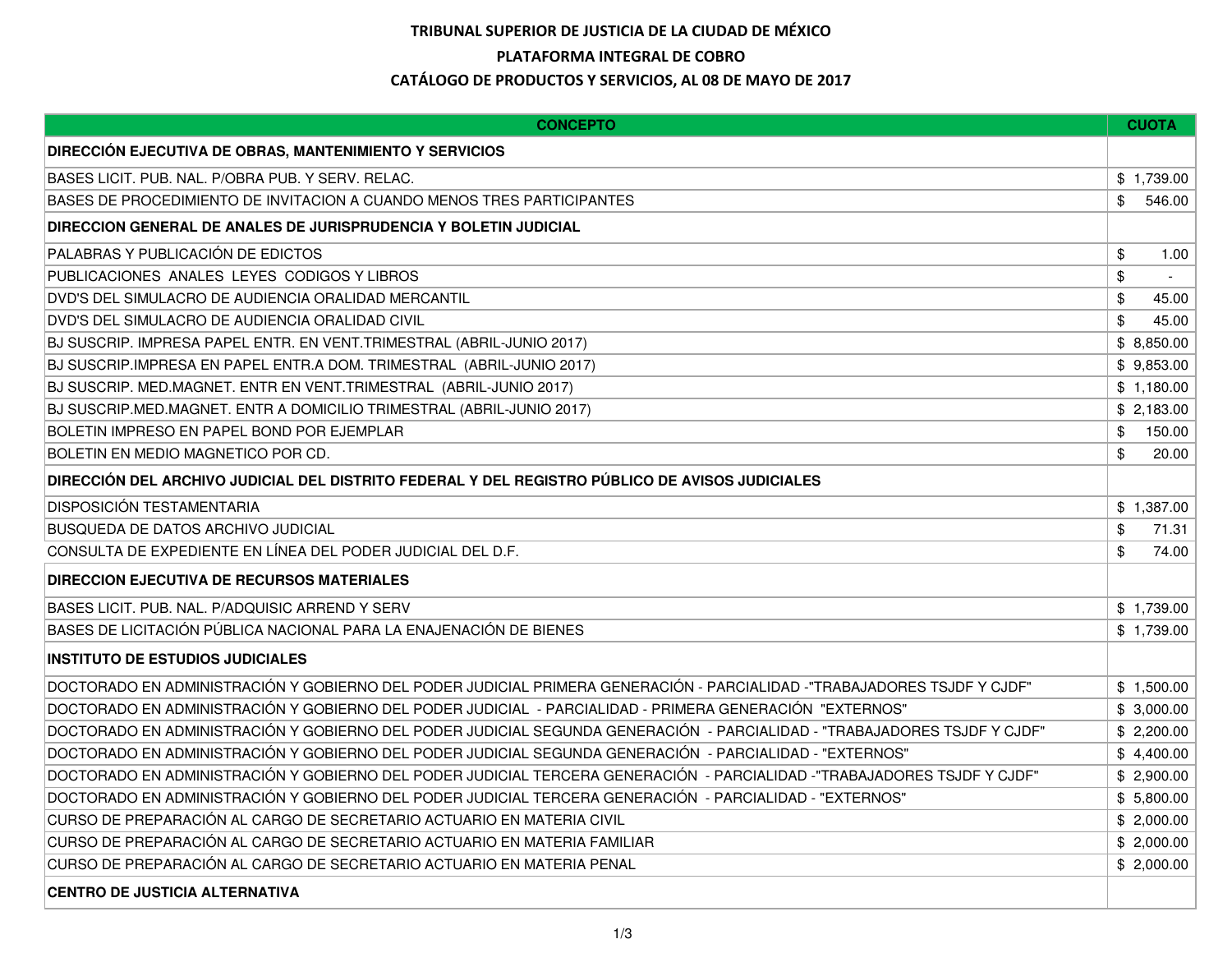## TRIBUNAL SUPERIOR DE JUSTICIA DE LA CIUDAD DE MÉXICOPLATAFORMA INTEGRAL DE COBROCATÁLOGO DE PRODUCTOS Y SERVICIOS, AL 08 DE MAYO DE 2017

| <b>CONCEPTO</b>                                                                                                                         | <b>CUOTA</b> |
|-----------------------------------------------------------------------------------------------------------------------------------------|--------------|
| <b>FIRMA DE CONVENIOS</b>                                                                                                               | \$1,639.00   |
| <b>RATIFICACION DE MEDIADORES PRIVADOS</b>                                                                                              | \$2,733.00   |
| <b>BLOCKS DE INVITACIONES (CJA)</b>                                                                                                     | 546.00<br>\$ |
| MODULO DE MEDIACION PRIVADA                                                                                                             | \$5,136.00   |
| CURSOS DE ACTUALIZACIÓN PARA MEDIADORES PRIVADOS CERTIFICADOS POR EL CENTRO DE JUSTICIA ALTERNATIVA                                     | \$<br>750.00 |
| 20. MASTER EN GESTIÓN Y RESOLUCIÓN: MEDIACIÓN "PARCIALIDAD"                                                                             | \$17,000.00  |
| REPOSICION DEL CERTIFICADO DE MEDIADOR PRIVADO                                                                                          | \$2,733.00   |
| 20. MASTER EN GESTIÓN Y RESOLUCIÓN: MEDIACIÓN "PARCIALIDAD": BECA AUTORIZADA                                                            | \$8,500.00   |
| SEGUNDA EDICIÓN DEL DIPLOMADO DE MEDIACIÓN COMUNITARIA EN LAS DELEGACIONES POLÍTICAS DEL DISTRITO FEDERAL                               | \$7,500.00   |
| CERTIFICACIÓN COMO MEDIADOR PRIVADO CAPACITADO POR OTRAS INSTITUCIONES                                                                  | \$5,136.00   |
| REGISTRO EXTEMPORÁNEO DE CONVENIOS DE MEDIACION PRIVADA                                                                                 | 500.00<br>\$ |
| SEGUNDA REVISIÓN DE CONVENIOS DE MEDIACIÓN PRIVADA                                                                                      | \$<br>500.00 |
| SEMINARIO-CLÍNICA DE ACTUALIZACIÓN PARA MEDIADORES PRIVADOS CERTIFICADOS POR EL TRIBUNAL SUPERIOR DE JUSTICIA DE LA CIUDAD DE<br>MÉXICO | \$7,500.00   |
| XIII EDICIÓN DIPLOMADO EN MEDIACIÓN PRIVADA                                                                                             | \$32,000.00  |
| <b>INSTITUTO DE CIENCIAS FORENSES</b>                                                                                                   |              |
| ESTUDIOS DE PATERNIDAD                                                                                                                  | \$16,392.00  |
| <b>ESTUDIOS PSIQUIÁTRICOS</b>                                                                                                           | \$2,186.00   |
| VISITAS GUIADAS AL INCIFO CON NECROPSIA                                                                                                 | \$2,733.00   |
| ESTUDIOS DE TOXICOLOGÍA PARA DETECTAR ALCOHOL                                                                                           | \$3,278.00   |
| ESTUDIO DE TOXICOLOGÍA PARA DETECTAR DROGAS                                                                                             | \$6,557.00   |
| <b>DIRECCIÓN EJECUTIVA DE GESTIÓN TECNOLÓGICA</b>                                                                                       |              |
| MEDIO ELECTRONICO (DISCO COMPACTO) AUDIENCIAS "PROCESO ORAL"                                                                            | \$<br>28.00  |
| <b>DIRECCIÓN DE ENLACE ADMINISTRATIVO</b>                                                                                               |              |
| REPOSICION DE TARJETA MAGNETICA PARA USO DE ESTACIONAMIENTO                                                                             | \$<br>164.00 |
| <b>DIRECCION EJECUTIVA DE RECURSOS HUMANOS</b>                                                                                          |              |
| REPOSICIÓN DE CREDENCIAL INSTITUCIONAL                                                                                                  | \$<br>164.00 |
| <b>COMISIÓN DE DISCIPLINA JUDICAL</b>                                                                                                   |              |
| PUBLICACIÓN DE EXTRACTOS DE QUEJA                                                                                                       | \$<br>1.00   |
| OFICIALIA DE PARTES DE LA PRESIDENCIA                                                                                                   |              |